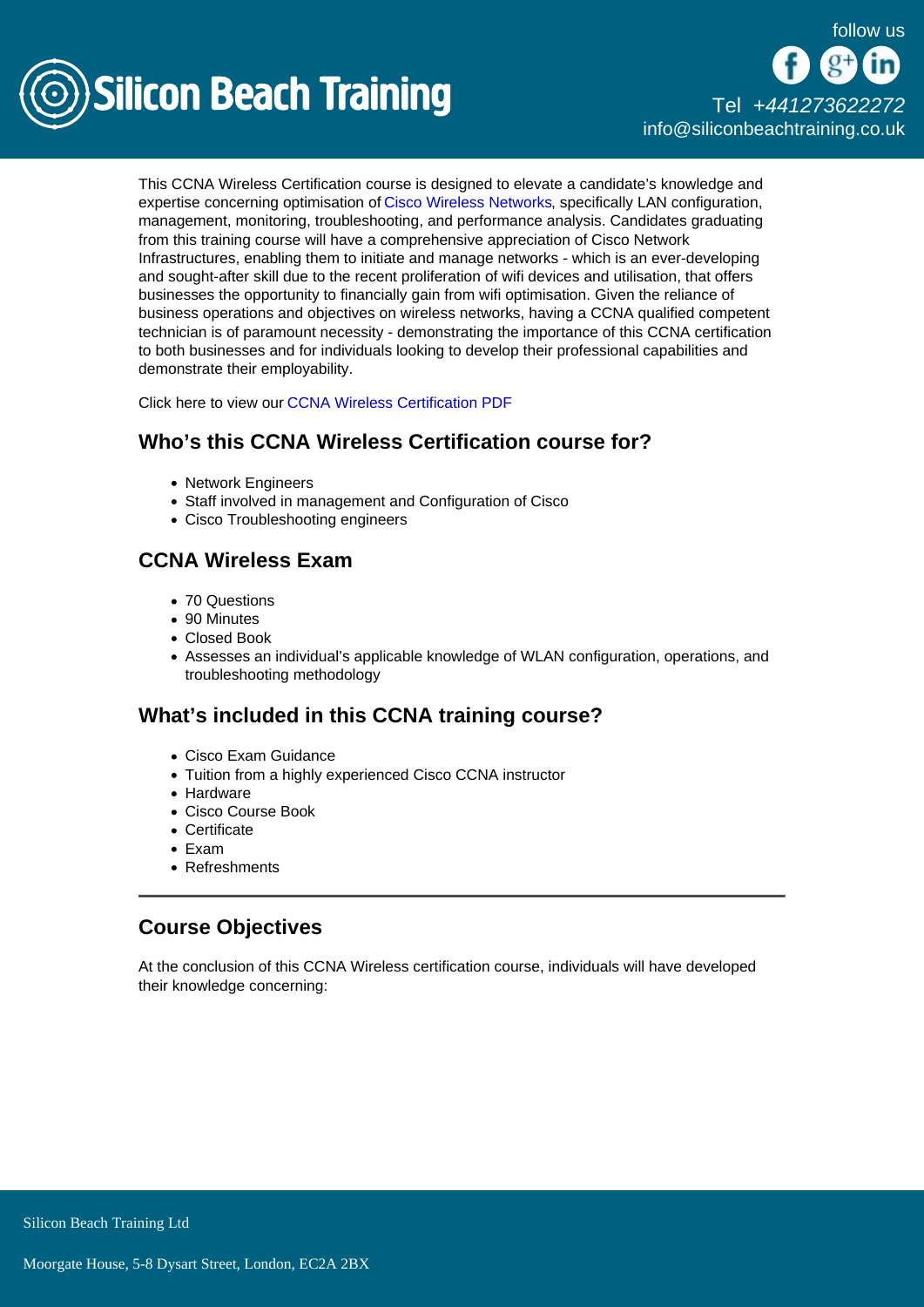

[Tel +44](tel:+441273622272)1273622272 [info@siliconbeachtraining.co.uk](/var/www/html/siliconbeachtraining.co.uk/public/mailTo:info@siliconbeachtraining.co.uk)

- RF Methodology and Characteristics
- WLAN Security Methods
- Cisco Network Infrastructures
- Implementation of Centralised and Converged Cisco Wireless Networks using LAN controllers
- WLAN Maintenance and Troubleshooting

### Understanding Cisco

- Understanding Cisco and Wireless Networking
- RF Mathematics
- Wifi Antennas
- RF Signal Analysis

### Implementing Cisco Wireless Network

- Autonomous and Split MAC (FlexConnect, Centralised, Converged)
- IPv4 and IPv6 Management
- Wireless Infrastructures

#### Providing End-user Client Support

- Ensuring Client Satisfaction
- Dashboard Interactivity
- WLAN Authentication Mechanisms (LDAP, Radius, Web Auth etc)

### Cisco WLAN Performance Analysis and Troubleshooting

- WLAN Validation
- Port-Level Configurations
- Network Security Configuration
- Third-Party Troubleshooting Wifi Scanners

#### Operating a WLAN

- Setting up, initiating, and implementing Cisco Wireless Networks
- CAPWAP Protocol
- Adhering to DHCP

Wifi and WLAN Governance